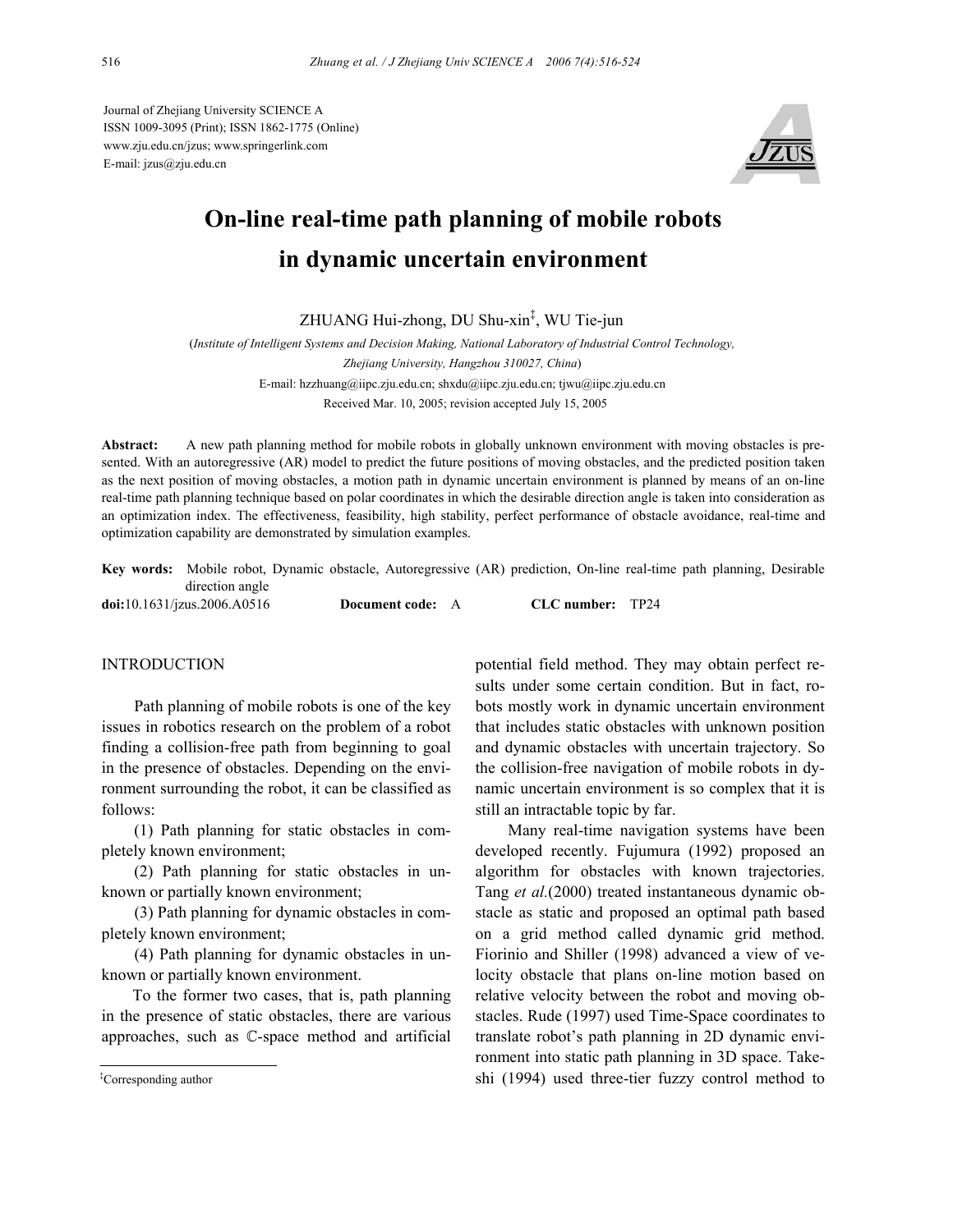adjust robot's motion direction and velocity for detouring dynamic obstacles.

It is difficult to give obstacle's reliable motion information obviously, e.g. velocity and direction. In fact, such real-time information is hidden in next-time obstacle's position. So we can obtain obstacle's motion information provided that next-time the obstacle's position is predicted by some prediction algorithm. Some navigation systems combine path planning with obstacle motion prediction. A prediction model takes object's previous information and uses various methods to predict the motion trend of the object to get its next position. In motion prediction, numerical prediction approaches, such as curve fitting or regression methods (Sen and Srivastava, 1990), are widely used because they are simple and convenient. Other models that may be used to improve the prediction results are hidden Markov stochastic models (Zhu, 1991), the Grey prediction (Luo and Chen, 1999), etc. The Kalman Filter (Kalman, 1960) is also used for predicting future positions and orientations of a moving object in dynamic environments. The Kalman Filter's recursive nature enables it estimate a real-time system state.

The motion trajectories of moving obstacles are predicted by using an autoregressive (AR) model in this paper. Compared with other models above, the AR model is so simple and its algorithm is so fast that the robot can give a quick response when encountering obstacles. In the meanwhile, prediction precision can also be guaranteed. Positions of moving obstacles are sampled by the robot's sensor system. The sampling position information on dynamic obstacles is treated as instantaneously static. With current sampling positions, the AR model predicts future obstacle's positions in the next sampling duration. Then the robot's motion path is planned with such predicted positions. Thus, dynamic collision-free path planning is translated into static one. Combining global planning with local planning, we propose an on-line real-time path planning technique based on polar coordinates in which the desirable direction angle is taken into consideration as an optimization index. Detecting unknown obstacles with local feedback information by the robot's sensor system, this approach orients the desirable direction of the mobile robot so as to generate local sub-goal

in every planning window. As a result, the difference between real direction angle and desirable direction angle of robot motion steers the mobile robot to detour collisions and advance toward the target without stopping to re-plan a path when new sensor data become available.

Trajectory prediction of moving obstacles is elaborated on in Section 2. On-line real-time path planning of mobile robots in dynamic uncertain environment is proposed in Section 3. The effectiveness, feasibility, high stability, perfect performance of obstacle avoidance, real-time and optimization capability of the proposed approach are demonstrated by simulation examples in Section 4. And Section 5 provides the results of our study.

# TRAJECTORY PREDICTION OF DYNAMIC OBSTACLES

In our analysis, we consider a 2D navigational space. However, the framework discussed here can be readily extended to 3D or higher dimensional space. As depicted in Fig.1, suppose a robot *R* is to travel from starting point *S* to goal point *G* in a navigational space consisting of *M* moving obstacles  $O_1, O_2, \ldots, O_M$ . Clearly, if there are no moving obstacles, the straight-line path  $\overline{SG}$  is a reasonable solution provided that no obstacle is located along *SG* . When the obstacles are in motion, the straight-line path *SG* is not necessarily a collision-free path and a better solution must be looked for.



**Fig.1 Robot's workshop in the presence of moving obstacles**

#### **AR modeling of the obstacle's position**

In the following sections, we develop a prediction model to be used by a robot to decide about future positions of moving obstacles. Our intention is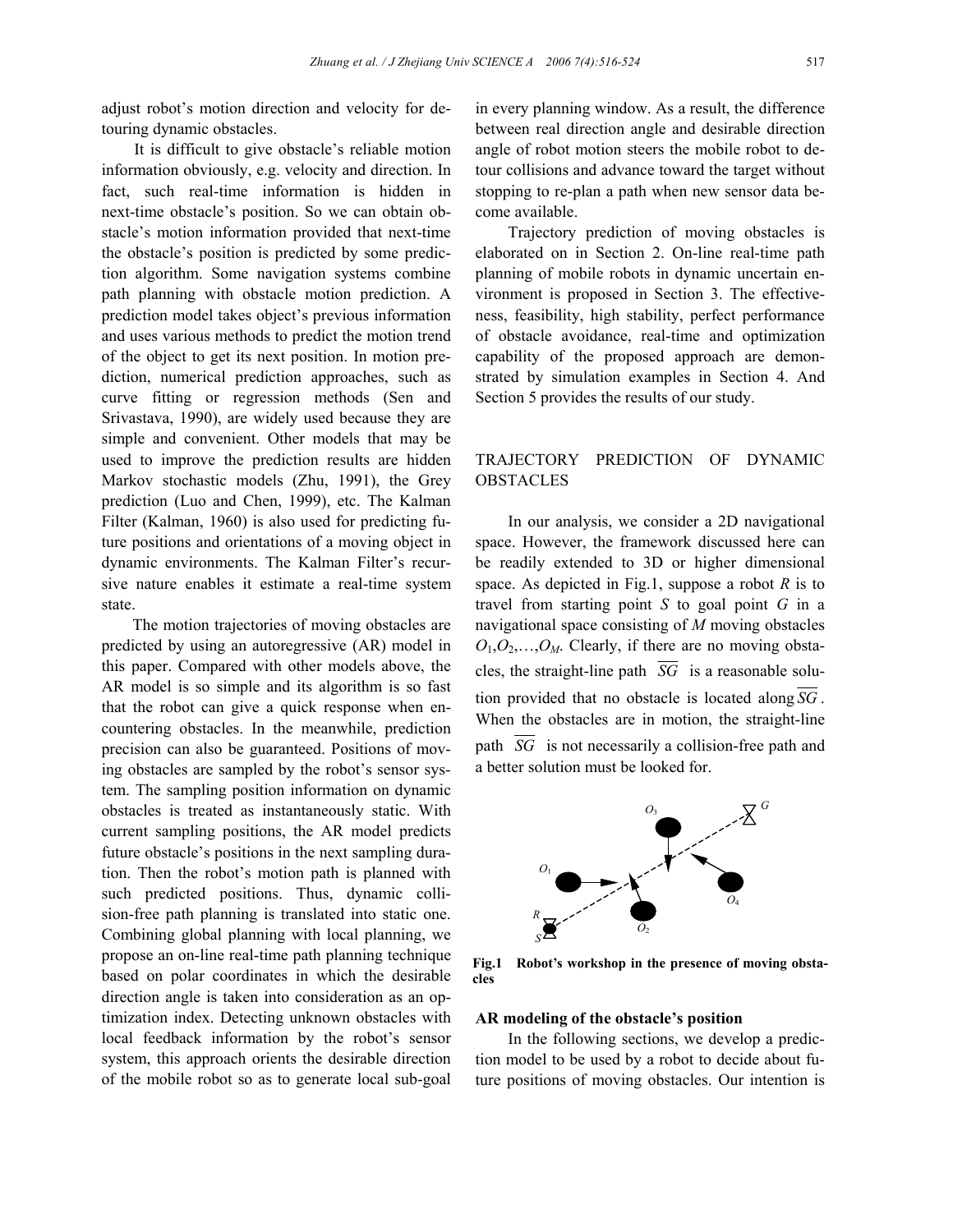to use this model within a trajectory planning algorithm in a time-varying environment. Before the robot starts to interact with its environment, data on visible obstacles are collected, via sensors, for a short period of time. This step enables the robot to learn about any moving obstacles in its visibility field at discrete points in time-space. Therefore, statistical modelling using difference equations is appropriate for predicting future position of a moving obstacle based upon its previous positions. But since sensory readings are usually noisy, an autoregressive (AR) model is more relevant and useful.

Let the sensing system of the robot sample an obstacle  $O_k$ 's actual position,  $p_k(t)$ , at time  $t=1,2,...,$ where  $p_k(t)=(X_k(t), Y_k(t))^T$ . And  $\hat{p}_k(t)$  defines the predicted position of  $O_k$  at time *t*. The sequence of positions  $\{p_k(t), t=1,2,...\}$  is fitted to a *n*th order AR model described by the following difference equation:

$$
\boldsymbol{p}_k(t) = \sum_{i=1}^n \boldsymbol{\alpha}_i \, \boldsymbol{p}_k(t-i) + \boldsymbol{e}(t), \tag{1}
$$

where  $a_i$  ( $i=1,...,n$ ) are AR coefficients,  $e(t)$  denotes the prediction error. Depending on different applications or assumptions, the coefficients  $\{\boldsymbol{a}_i, 1 \le i \le n\}$ may be scalars or matrices. For instance, in the case of a mobile robot, the coefficients are  $(2\times 2)$  matrices.

If the obstacle  $O_k$  undergoes slowly changing acceleration (small positional sampling duration), it is reasonable to model accelerations of  $O_k$ ,  $\{a_k(t)\}$ *t*=1,2,…}, with a first order AR model as follows:

$$
\boldsymbol{a}_{k}(t) = \boldsymbol{\beta}_{k,t} \boldsymbol{a}_{k}(t-1) + \boldsymbol{w}(t), \tag{2}
$$

with  $w(t)$  as the prediction error. Note that for different assumptions, the coefficient  $\beta_{k,t}$  can be a scalar, a diagonal or general matrix. For instance, if the motions along *x* and *y* are correlated,  $\beta_{k,t}$  will be a general matrix. In each case,  $\beta_{kt}$  can be either dependent or independent of time *t*. If *βk*,*t* is independent of time, it is only required to compute it once. In general,  $\beta_{kt}$ is estimated adaptively as new measurements are made available by the sensing system. In terms of the obstacle's velocity and position, the robot's acceleration can be calculated by:

$$
a_k(t) = v_k(t) - v_k(t-1)
$$
  
=  $|p_k(t) - p_k(t-1)| - |p_k(t-1) - p_k(t-2)|$  (3)  
=  $p_k(t) - 2p_k(t-1) + p_k(t-2)$ ,

where  $v_k(t)$  represents velocity at time *t*. Substituting Eq.(3) in Eq.(2), we have:

$$
p_k(t) - (2 + \beta_{k,t})p_k(t-1) + (2\beta_{k,t} + 1)p_k(t-2)
$$
  
-  $\beta_{k,t}p_k(t-3) - w(t) = 0$ ,

that is,

$$
\begin{aligned} \boldsymbol{p}_k(t) &= (2 + \boldsymbol{\beta}_{k,t}) \boldsymbol{p}_k(t-1) - (2\boldsymbol{\beta}_{k,t} + 1) \boldsymbol{p}_k(t-2) \\ &+ \boldsymbol{\beta}_{k,t} \boldsymbol{p}_k(t-3) + \boldsymbol{w}(t). \end{aligned} \tag{4}
$$

#### **Estimating the model coefficients**

Let us first assume that  $\beta_{k,t}$  is a scalar and independent of time *t*,  $\beta_{k,t} = \beta_k$ ; also there is a batch of position measurements available,  $\{p_k(t), 1 \le t \le N\}$ . To estimate  $\beta_k$ , first the acceleration sequence  $\{a_k(t)\}$ , 3≤*t*≤*N*} is formed from Eq.(3). Then, a first order AR model is fitted to this sequence in a least squares sense, that is,  $\hat{\boldsymbol{\beta}}_k$  is chosen such that

$$
\hat{\boldsymbol{\beta}}_k = \arg\min_{\boldsymbol{\beta}_k} \sum_{i=4}^N [\boldsymbol{a}_k(i) - \boldsymbol{\beta}_k \boldsymbol{a}_k(i-1)]' [\boldsymbol{a}_k(i) - \boldsymbol{\beta}_k \boldsymbol{a}_k(i-1)].
$$
\n(5)

The solution to the above least squares problem is given by Makhoul (1975):

$$
\hat{\beta}_k = \frac{\sum_{i=4}^N a'_k(i)a_k(i-1)}{\sum_{i=4}^N a'_k(i-1)a_k(i-1)}.
$$
 (6)

The above result takes the following general form when  $\beta_k$  is a matrix,

$$
\hat{\boldsymbol{\beta}}_k = \left[\sum_{i=4}^N \boldsymbol{a}_k(i)\boldsymbol{a}'_k(i-1)\right] \left[\sum_{i=4}^N \boldsymbol{a}_k(i-1)\boldsymbol{a}'_k(i-1)\right].
$$
 (7)

At this point, we consider the case when  $\beta_{k,t}$ changes with time *t*. In this case, an adaptive algorithm is desired where  $\beta_{k,t}$  is updated as a new meas-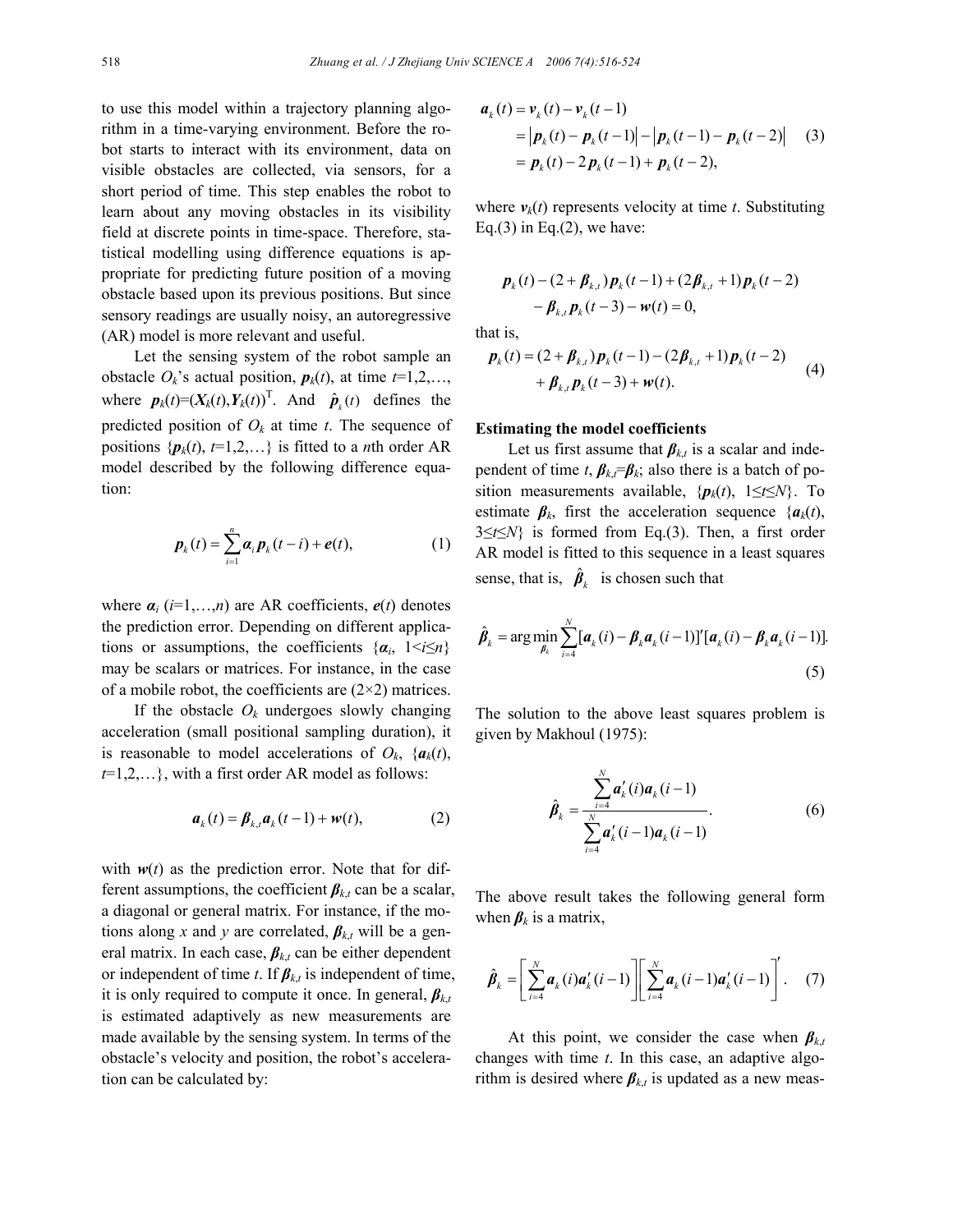urement is acquired by the sensing system. The algorithm proposed by Lee *et al*.(1981) and Shensa (1981) is adopted to determine  $\beta_{kt}$  as follows:

$$
\hat{\boldsymbol{\beta}}_{k,t} = \arg \min_{\boldsymbol{\beta}_{k,t}} \sum_{i=4}^{t} \left\{ \lambda^{t-i} [\boldsymbol{a}_k(i) - \boldsymbol{\beta}_{k,t} \boldsymbol{a}_k(i-1)]' \right. \\
\times [\boldsymbol{a}_k(i) - \boldsymbol{\beta}_{k,t} \boldsymbol{a}_k(i-1)] \right\},
$$
\n(8)

where  $\lambda$  (0< $\lambda \leq 1$ ) is an exponential weighting factor. For slowly changing acceleration, *λ* is close to 1. The solution for this problem is:

$$
\hat{\boldsymbol{\beta}}_{k,t} = \frac{\boldsymbol{\Delta}_{k,t}}{\boldsymbol{\eta}_{k,t}},
$$
\n(9.1)

where

$$
\mathbf{\Delta}_{k,t} = \lambda \mathbf{\Delta}_{k,t-1} + \mathbf{a}'_k(t) \mathbf{a}_k(t-1), \tag{9.2}
$$

$$
\boldsymbol{\eta}_{k,t} = \lambda \boldsymbol{\eta}_{k,t-1} + \boldsymbol{a}'_k(t-1)\boldsymbol{a}_k(t-1). \tag{9.3}
$$

The above result takes the following general form when  $\beta_{k,t}$  is a matrix:

$$
\hat{\beta}_{k,t} = \frac{\Delta_{k,t}}{\eta_{k,t}},
$$
\n(10.1)

where

$$
\mathbf{\Delta}_{k,t} = \lambda \mathbf{\Delta}_{k,t-1} + \mathbf{a}_k(t) \mathbf{a}_k'(t-1), \tag{10.2}
$$

$$
\boldsymbol{\eta}_{k,t} = \lambda \boldsymbol{\eta}_{k,t-1} + \boldsymbol{a}_k(t-1)\boldsymbol{a}_k'(t-1). \tag{10.3}
$$

Once the estimation is found for  $\beta_{k,t}$ , the future positions of  $O_k$  are predicted as follows:

$$
\hat{\boldsymbol{p}}_k(t+1) = \boldsymbol{p}_k(t) + \boldsymbol{v}_k(t) + \hat{\boldsymbol{\beta}}_{k,t} \boldsymbol{a}_k(t). \tag{11}
$$

# REAL-TIME PATH PLANNING OF MOBILE ROBOTS

As to on-line real-time path planning of mobile robots in dynamic uncertain environment, we treat every position in the motion trajectory of moving obstacle as instantaneously static. Thus in each sampling duration, current position information of moving obstacles is sampled by the robot's sensor system. Then the AR model elaborated on in Section 2 is used to predict next-time position of moving obsta-

cles. And moving obstacles on these predicted positions are treated as static in that time. As a result, we can implement collision-free path planning by means of an on-line real-time path planning technique based on polar coordinates in which the desirable direction angle is taken into consideration as an optimization index.

#### **Path planning based on polar coordinates space**

Consider the 2D path planning for mobile robot in which the robot is shrunk to a single moving point while the immovable obstacles are expanded to circles. Two sets of coordinates are used in our path planning approach discussed in this paper, where global environment coordinates are Cartesian coordinates and local robot coordinates are polar coordinates. The environment Cartesian coordinates absolutely show the positions of starting point, goal point and the real-time location of the mobile robot so that the global information can be considered in every-time planning window. To be convenient, we define the starting point as the original point of Cartesian coordinates. The robot polar coordinates move along with the robot. Current real-time location of the robot is the pole of the polar coordinates and the direction of which robot current location points at the goal is the direction of the polar axis.

Introduction of robot polar coordinates is convenient for describing and computing the motion direction angles of the robot as follows. Since the robot coordinates change at any moment in the motion process, if Cartesian coordinates are adopted, coordinate transform will greatly increase planning time. Moreover, Cartesian coordinates cannot visually express the motion direction angle of the robot. Instead, polar coordinates can be greatly convenient for computing the desirable direction angle. In addition, introduction of environment coordinates is convenient for computing current polar coordinates of the robot and determining current desirable motion direction of the robot according to the goal position in environment coordinates.

To describe conveniently, as shown in Fig.2, we only consider the case of including one obstacle. The starting point *S* is the original point of the environment Cartesian coordinates and the starting pole of robot polar coordinates. Point *G* is the goal point. The shadow circle represents the obstacle. Its direc-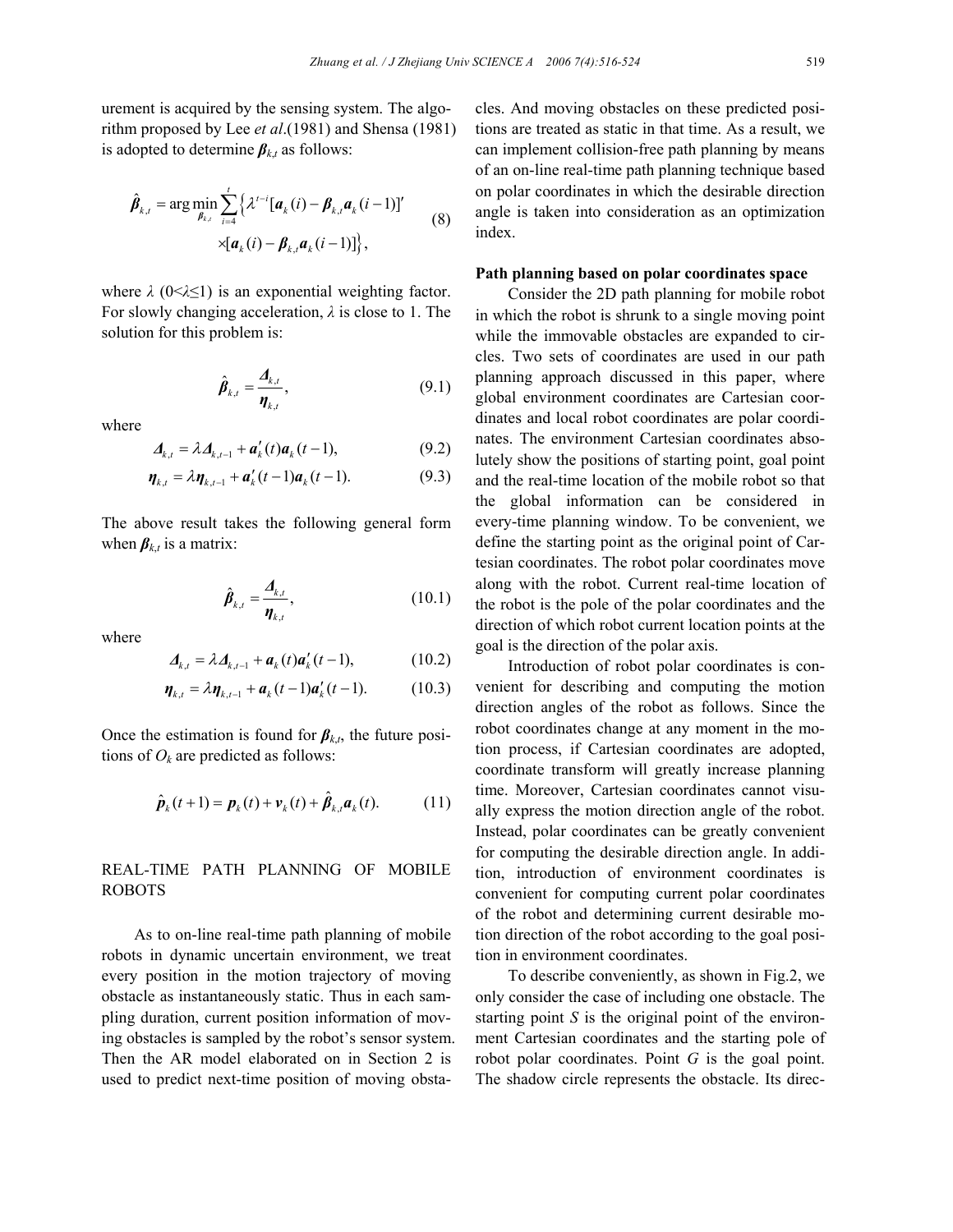tion angle is  $\varphi(t)$ , that is, the real-time angle between the motion direction of the robot and the polar axis direction of current polar coordinates. The motion direction that we want to plan in every local planning is the desirable direction of the robot. And the angle between the desirable direction of the robot and the polar axis direction of current polar coordinates is the desirable direction angle, namely,  $\varphi_d(t)$  (0 $\leq \varphi_d(t)$ )  $<2\pi$ ).



**Fig.2 On-line real-time path planning model for mobile robots** 

According to the model above, the difference between real direction angle and desirable direction angle of robot motion steers the mobile robot to avoid collisions and advance toward the target. Consider a quadratic index

$$
E(t) = \frac{1}{2} [\varphi(t) - \varphi_d(t)]^2, \qquad (12)
$$

where  $\varphi_d(t)$  is the desirable direction angle for navigating the robot to the goal, or for avoiding obstacles.

If the robot is required to move toward the desirable direction, then the following control integral law is proposed:

$$
\dot{\varphi}(t) = -\eta[\varphi(t) - \varphi_{\rm d}(t)],\qquad(13)
$$

where  $\eta$  is a positive constant. The gradient descent method is then used to determine the direction angle to achieve the minimum  $E(t)$  implying that the robot is finally navigated to the desirable direction, that is, the direction toward the goal or to avoid obstacles.

To obtain desirable direction angle, a local path planning is executed with one step of the robot. In every-time planning window, the starting point is the end point of the last planning, the current position of the robot, as well as the pole of new polar coordinates. Simultaneously, real-time environment information is detected by the robot's sensor system. According to such environment information and the information on the goal, next motion direction of the robot is planned by every local planning with certain optimization index, that is, determines the desirable direction. Before the next sampling period comes, Eqs.(12) and (13) will drive the robot to move toward the desirable direction. It is repeated as above until the robot reaches the goal. In this strategy of local path planning, the optimization index is the minimum angle (absolute value) between the motion direction of the robot and the polar axis direction of current polar coordinates, that is, the desirable direction angle  $\varphi_d(t)$  is minimum.

In local planning, the optimization index is the minimization of the direction angle. Here Fig.2 shows the desirable direction angle in single obstacle case. To figure conveniently, it is assumed that the robot has detected an obstacle in the way towards the goal by sensors at starting point *S*. And compared with collision-free direction of the other side, the angle between direction *SR* and current polar axis direction is smaller. So current desirable direction angle is  $\varphi_{dS}(t)$ . When the robot moves at point *R*, since there is no obstacle detected in the direction towards the goal, current desirable direction superposes the polar axis direction of current polar coordinates, that is,  $\varphi_{dR}(t) = 0$ . Minimum as the desirable direction angle, it is guaranteed that the planning path is optimal or sub-optimal. This can be proved by the knowledge of plane geometry. Limited by the paper length, the detailed demonstration is skipped here. So index-angle minimum can overcome the drawback in that the local path planning cannot optimize the motion path.

#### **Strategy of obstacle avoidance**

The mobile robot discussed in this paper primarily obtains obstacle information by distance sensors. The robot should know obstacle information in forward, left and right directions to determine the next step when moving in collision environment. We assume that the robot moves only in the forward direction. As a result, we can use semicircular range detected by sensors as every-time planning window. In each planning window, let  $d_f$ ,  $d_l$ ,  $d_r$  be forward, left and right directions respectively, where  $d_f$  repre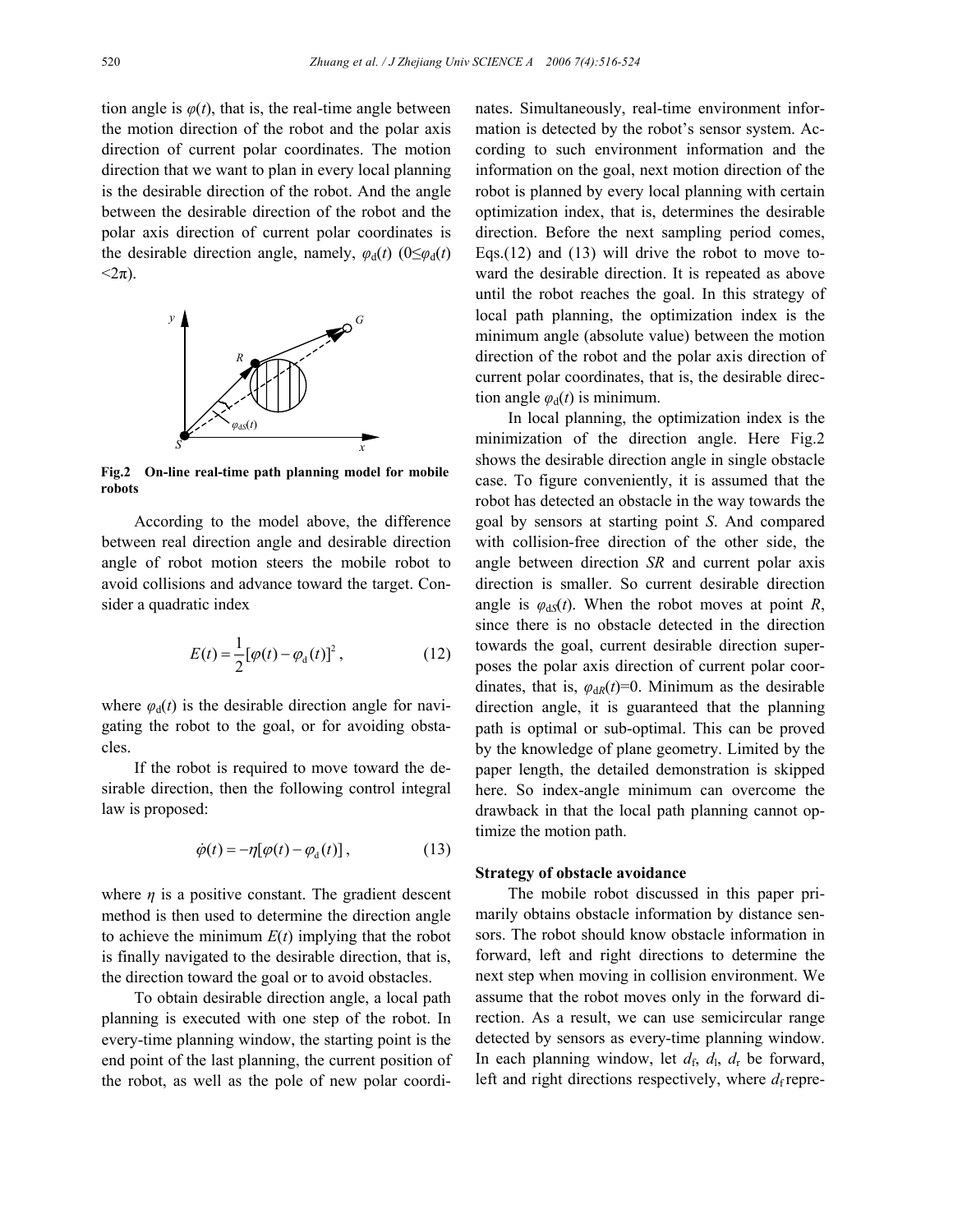sents the straight direction towards the goal and  $d<sub>l</sub>$ ,  $d<sub>r</sub>$ respectively represent any direction in left and right sectors bounded by  $d_f$ . Thus, obstacle avoidance of the robot can be divided into the three following cases:

(1) If sensors detect no obstacle along  $d_f$  direction, the robot will move towards the goal along  $d_f$ direction wherever left or right side has obstacles. At this time, desirable direction angle  $\varphi_d(t)=0$ , as shown in Figs.3a~3c;

(2) If sensors detect obstacles along  $d_f$  direction, then let  $d_l$ ,  $d_r$  be the left and right tangential direction between the robot and obstacle circle. And the angle between  $d_l$ ,  $d_r$  and  $d_f$  is  $\beta_l$ ,  $\beta_r$  respectively. The robot will move along 'angle minimum' tangent direction, that is, when  $\beta_1 \leq \beta_r$ , the robot will move along  $d_1$  direction and current desirable direction angle  $\varphi_d(t) = \beta_l$ ;



**Fig.3 (a)~(c) Case 1; (d)~(e) Case 2; (f) Case 3** 

when  $\beta_{\rm r} < \beta_{\rm l}$ , the robot will move along  $d_{\rm r}$  direction and current desirable direction angle  $\varphi_d(t) = \beta_r$ , as shown in Figs.3d~3e;

(3) When  $\beta_1 = \beta_r$ , a special example of Case 2, we prescribe that the robot moves along  $d_1$  direction, that is, desirable direction angle  $\varphi_d(t) = \beta_l$ , as shown in Fig.3f.

#### **Algorithm of real-time path planning**

Now an algorithm of on-line real-time path planning for mobile robot in dynamic uncertain environment is presented as follows:

(1) Initialize such parameters as starting point, goal point, work environment, vision field and velocity of the robot;

(2) If the robot reaches the goal, the planning is over;

(3) Update environment information in current planning window according to real-time local detection information;

(4) Are there dynamic obstacles in current planning window? If so, next-time positions of these dynamic obstacles are predicted by the AR model;

(5) According to predicted positions of dynamic obstacles and positions of other static obstacles, desirable direction angle of the robot is determined by the strategy of obstacle avoidance, that is, generating local sub-goal;

(6) The difference between real direction angle and desirable direction angle of robot motion drives the robot to step towards local sub-goal;

(7) Return to Step (2).

#### **Algorithm's reachability and security**

In dynamic uncertain environment, if the following theorems are satisfied, the reachability and security of the above algorithm can be guaranteed.

**Theorem 1 (Reachability)**  $\forall P_S$ ,  $P_G \in FD$ , the above algorithm must guarantee that the robot moves from the beginning  $P_S$  to the goal  $P_G$  in limited time, where *FD* is the feasible domain.

**Theorem 2 (Security)** When the robot is executing local planning, it is always guaranteed for the robot to move safely if formula  $v_R/v_{OH} \geq (L/2+\varepsilon)/(r-\varepsilon)$ is satisfied, where  $v_R$ ,  $r$ ,  $\varepsilon$  respectively represent velocity, vision radii and step of the robot and *vOH*, *L* respectively represent maximal velocity and size of the moving obstacle.

As shown in Theorem 2: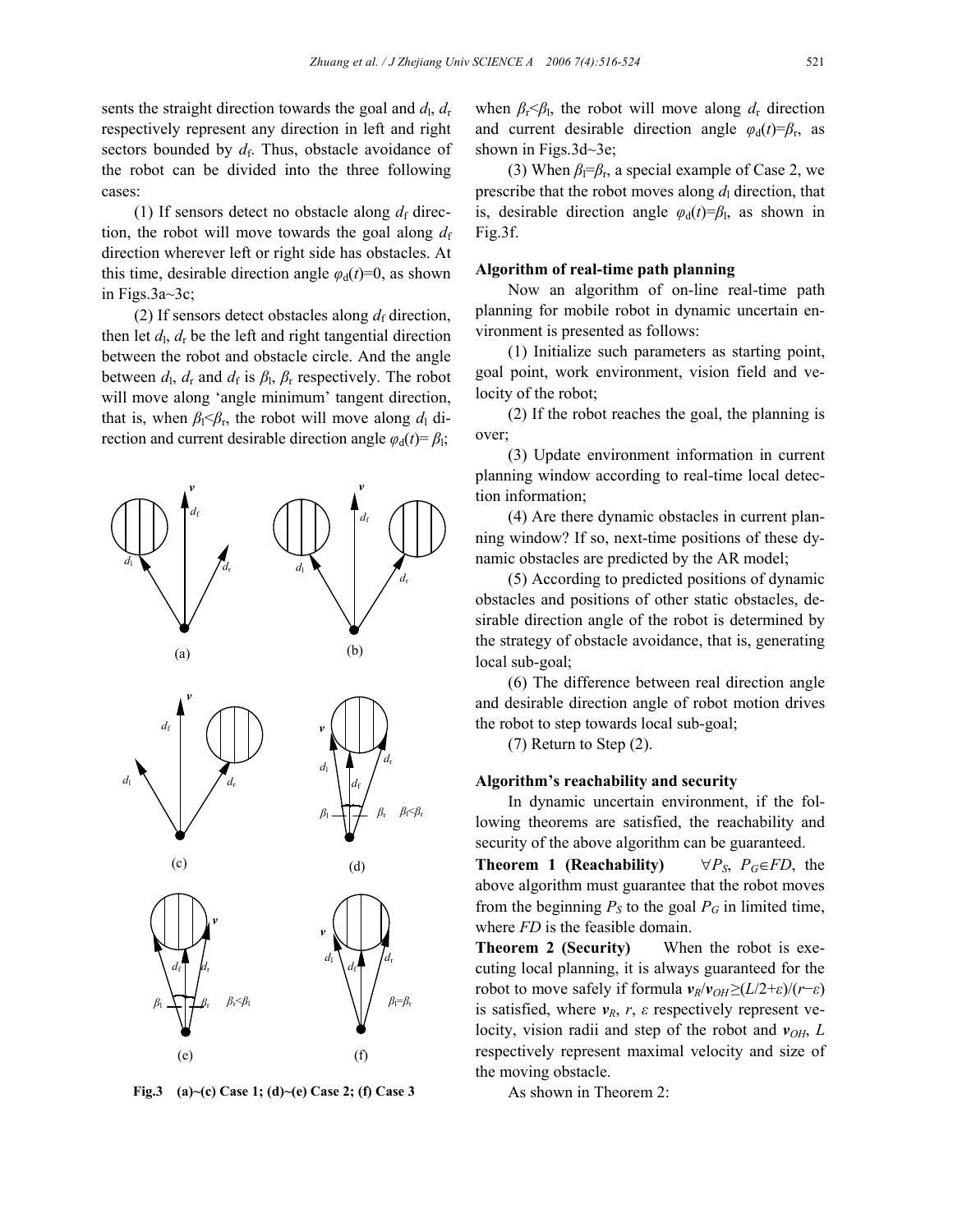(1) When *ε*≥*r*, collision-free condition cannot be guaranteed;

(2) As to the robot, the faster  $v_R$ , the larger *r* and the smaller *ε*, the more favorable for the robot to avoid obstacles;

(3) The robot's velocity is always slower than that of moving obstacles provided that the robot has the larger vision as indicated by  $r > (L/2+2\varepsilon)$ .

Such two theorems above can be proved by mathematical induction. Limited by the paper length, they are not proved in detail here.

#### SIMULATIONS

Several simulation examples were used to demonstrate the models and planning algorithm described above. Fig.4 and Figs.5a~5c show planning results in which the robot detours dynamic obstacle by linear, parabolic, sinusoidal and stochastic motion. In addition, Fig.5d shows robot's collision-free path planning results in dense dynamic uncertain environment that includes static obstacles with unknown position and dynamic obstacles with



**Fig.4 Robot detours dynamic obstacle in linear motion. (a) A dynamic obstacle comes into the robot's view; (b) The predicted position of the obstacle interfers the robot's motion to** *G***; (c) The robot trys to detour the obstacle from its front; (d) The robot detours the obstacle form its back; (e) The obstacle disappears from the robot's view; (f) The robot moves straight to** *G*



**Fig.5 Robot detours dynamic obstacle in parabolic motion (a); in sinusoidal motion (b) and in stochastic motion (c); (d) On-line real-time path planning of mobile robot in dynamic uncertain environment**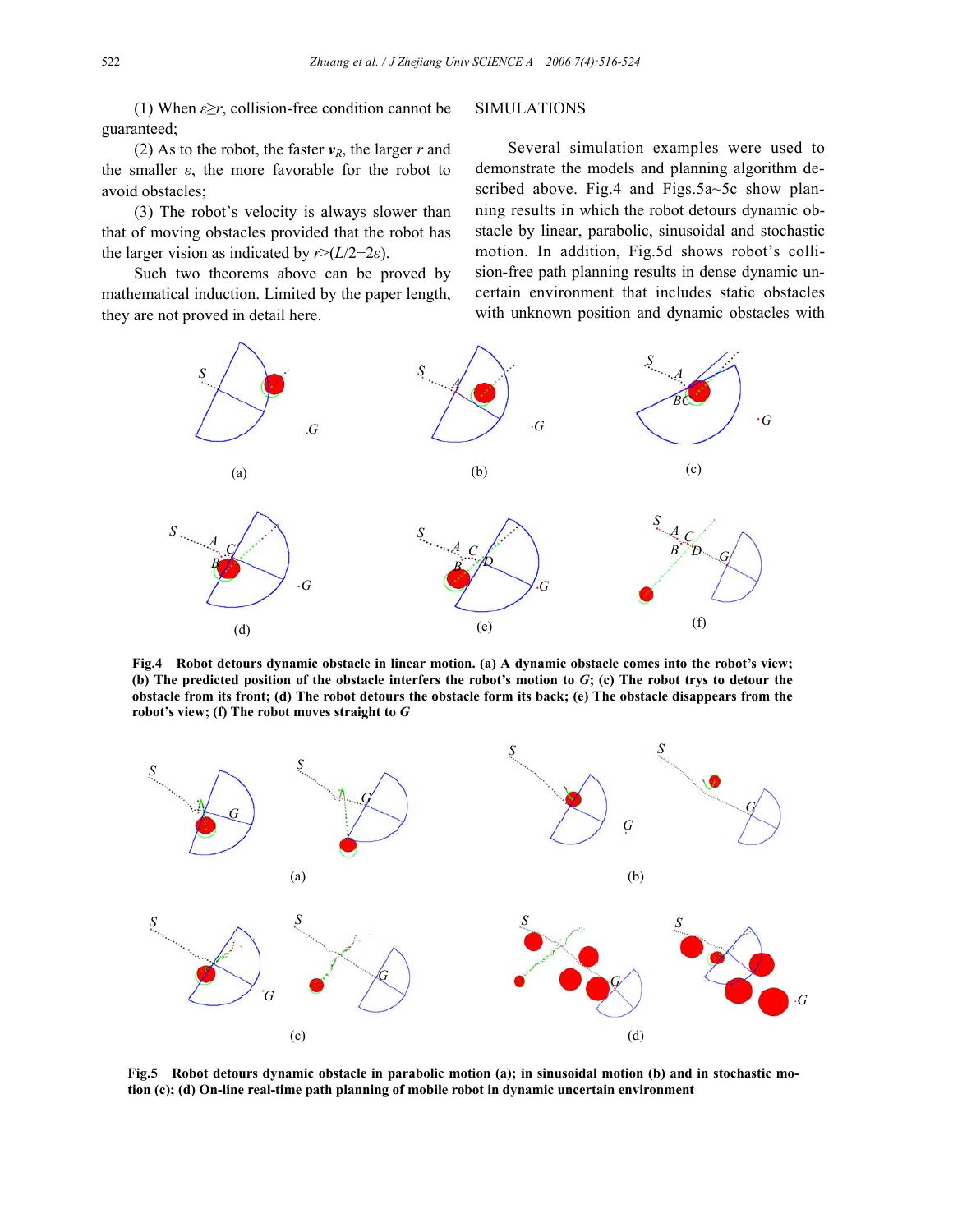uncertain motion.

In Figs.4~5, red solid dot *S* and *G* respectively express the starting point and the goal point. Blue semicircle represents effective detection range of the robot's sensor system, that is, local planning window. Its black solid center stands for the mobile robot and the trajectory consisting of these centers represents the robot's motion path. The small red solid circle represents dynamic obstacle. Its brown solid center stands for real positions detected by the robot's sensor system and the trajectory consisting of these centers represents real trajectory of the dynamic obstacle. The small green hollow circle represents the dynamic obstacle on predicted position. Its green solid centers stand for the predicted positions computed by the AR model and the trajectory consisting of these centers represents predicted trajectory of the dynamic obstacle. And in Fig.8, the big red solid circle represents static obstacle.

Let us cite the case of dynamic obstacle in linear motion shown in Fig.4 to simply describe the planning process. Since no obstacle is detected in the robot's local planning window after the robot starts from the beginning point *S*, the robot moves straight to the goal point *G*. When the robot moves at the position shown in Fig.4a, a dynamic obstacle comes into the robot's vision. Therefore, sensors begin to sample the obstacle's real positions and its future positions are predicted by AR model described in Section 2. When the robot moves at the position *A* shown in Fig.4b, its sensors detect the moving obstacle in its way to the goal. Then desirable motion direction and local sub-goal of the robot are determined by the models and algorithm described in Section 3 above. As a result, the robot moves towards the edge of the dynamic obstacle gradually. As Fig.4c shows, position *B* is the inflexion of the robot's collision-free trajectory. Until the robot moves at the position *C* shown in Fig.4d, the robot escapes the moving obstacle and moves straight to the goal again. When the robot moves at the position *D* shown in Fig.4e, the moving obstacle disappears from the robot's vision. After position *C*, there is no obstacle detected in the way to the goal. So the robot will move straight until reaching the goal. The whole planning task is completed, as Fig.4f shows.

The above simulations show that this based on polar coordinates space approach to on-line real-time

path planning of mobile robot is not only effective and feasible but also simple and flexible. The sizes and positions of static obstacles and the locations of starting point and goal point are all set up at random. Moreover, the velocity and motion direction of dynamic obstacle are all unknown. In addition, the case of dense obstacles is also considered, as Fig.8 shows. So the experiments have strong stochastic capability and reliability. Figs.4~5 show wonderful behavior of obstacle avoidance and perfect stability of the robot's motion because there are no phenomena of oscillation and hesitation shown in the above figures. Besides, the planning algorithm is so simple and fast that the robot can give a quick response when encountering obstacles.

## **CONCLUSION**

Now on-line real-time path planning with obstacle avoidance for mobile robots in dynamic uncertain environment is a focus on robotics research. Previous methods of global planning and local planning have their respective drawbacks. Global planning methods can give optimal planning results. But they can only plan once off-line so that real-time capability cannot be executed. So their applications are limited. Though local planning methods can implement real-time planning, since there is no global information, such indices as motion path or runtime cannot be optimized so that it cannot meet the demands of the planning task.

To overcome their drawbacks, an on-line real-time path planning of mobile robots in dynamic uncertain environment is presented in this paper. In our approach, positions of moving obstacles are sampled by the robot's sensor system, and the sampling position information on dynamic obstacles is treated as instantaneously static. With current sampling positions, the AR model predicts future obstacle's positions in the next sampling duration. Then the robot's motion path is planned with such predicted positions. Thus, dynamic collision-free path planning is translated into static one.

With the integration of global planning and local planning, an on-line real-time path planning approach for mobile robots is proposed. This approach is based on polar coordinates in which the desirable